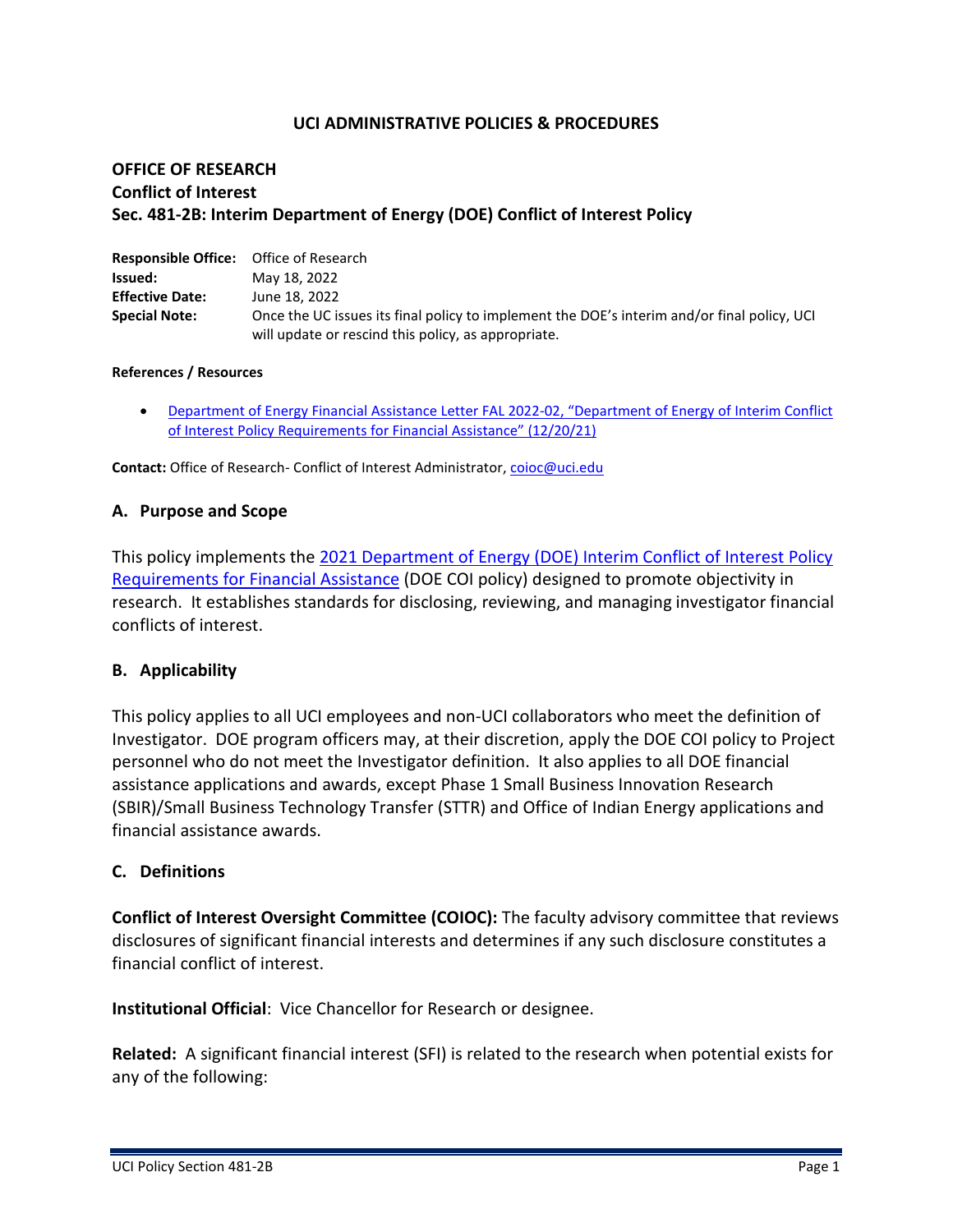- 1. Conducting the research could affect the investigator's SFI;
- 2. The investigator's SFI could affect how the research is conducted;
- 3. Conducting the research could affect the financial interests of the entity in which the investigator has an SFI; and
- 4. The financial interest of the entity in which the investigator has an SFI could affect how the research is conducted.

**Research:** A systematic investigation, study or experiment designed to develop or contribute to generalizable knowledge.

In addition to the above, Section III of the DOE COI policy provides definitions pertinent to that policy and this policy implementation. The below further defines or clarifies definitions contained in that section:

- **Investigator:** This term does not consider title, position, employment, or salary source. Therefore, it applies to Project personnel (UCI and non-UCI) whose responsibilities are consistent with the DOE's definition. For example, this term may include collaborators, consultants, non-UCI personnel, postdoctoral fellows and students depending on their responsibilities for the funded research regardless of whether they receive compensation from a DOE award.
- **Investigator's non-Federal Entity Responsibilities:** At UCI, this term is known as Institutional Responsibilities and means the activities and associated responsibilities carried out by UCI personnel in the course and scope of their employment. This includes teaching/education, research, outreach, clinical service, and University and public service on behalf of the University of California.
- **Principal Investigator**: For implementing this policy, a principal investigator (PI) also means a person who eligible and/or approved to be a PI in accordance with UCI policy.
- **Significant Financial Interest (SFI):** For consistency across UCI/UC conflict of interest policies all references to "spouse" in the DOE COI policy includes registered domestic partners.
- **Intellectual Property Rights**: For consistency with Sec. 481-2A, Disclosure of Financial Interests Related to Public Health Service Sponsored Projects for Promoting Objectivity in Research, this term excludes payments associated with intellectual property owned by the UC Regents. UCI also applies a \$5,000 threshold above which investigators must disclose SFI associated with intellectual property rights.
- Travel: For consistency with Sec. 481-2A, Disclosure of Financial Interests Related to Public Health Service Sponsored Projects for Promoting Objectivity in Research, investigators should exclude (not disclose) travel reimbursements or sponsorships for their spouses, registered domestic partners, and/or dependent children.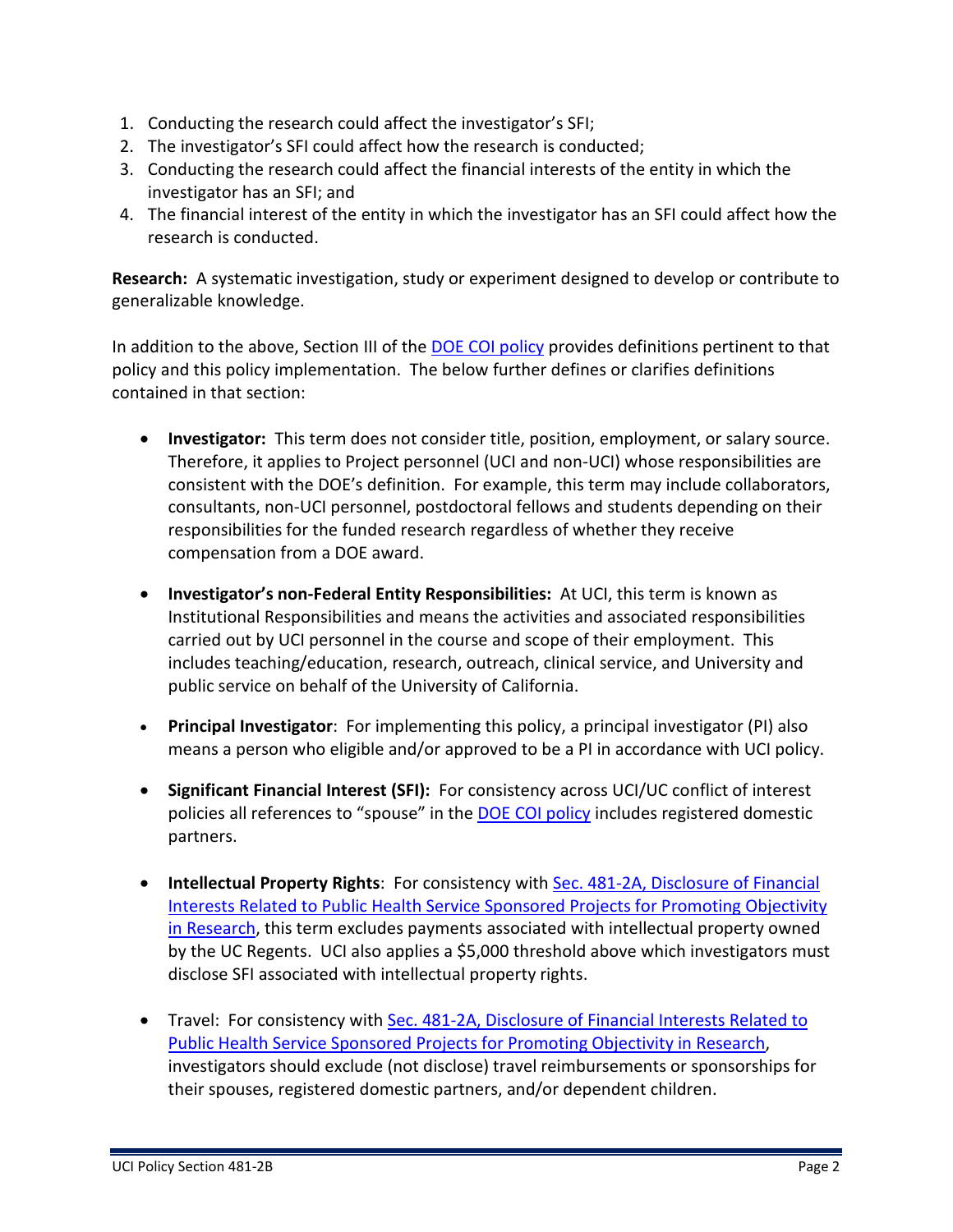# **D. Policy**

UCI and all Investigators will fulfill their respective responsibilities as required by the DOE COI policy and this policy.

# **E. Non-compliance**

If an Investigator fails to comply with this policy such UCI will address such non-compliance through one or more of the following:

- Section 480-7: Resolving Regulatory Noncompliance
- APM-016: University Policy on Faculty Conduct and the Administration of Discipline
- Applicable staff employee disciplinary policies
- Any other applicable disciplinary policies

UCI will also report policy violations to the DOE, as required.

An Investigator's failure to disclose may also subject them to civil, criminal, or administrative penalties under 18 U.S.C. §§ 1001 and 287, and 31 U.S.C. 3729-3730 and 3801-3812.

### **F. Responsibilities**

**UCI Investigators** must disclose their SFI(s) related to their Institutional Responsibilities at the time each research proposal is submitted and at least annually for the duration their participation (whether compensated or not) in any DOE Award, as well as updating their disclosure within 30 days of acquiring or discovering a new SFI. Investigators must also complete the ECBR before performing DOE funded research and at least every two years thereafter. In addition to the foregoing, Principal Investigators must identify all research project Investigators (including non-UCI Investigators not subject to another institution's policy) and are responsible for ensuring that they submit their disclosures at the time of proposal submission.

**Investigators at subrecipient institutions** must comply with their institution's policy that implements the DOE COI policy, or in the absence of such a policy, they must comply with this policy.

**Investigators who are not UCI employees and not an employee of a subrecipient institution** (for example, independent consultants) must comply with this policy as if they were UCI employees.

**The COIOC** must review SFI disclosures, as well as make approval recommendations, propose Financial Conflict of Interest (FCOI) management plans to the Institutional Official, and monitor